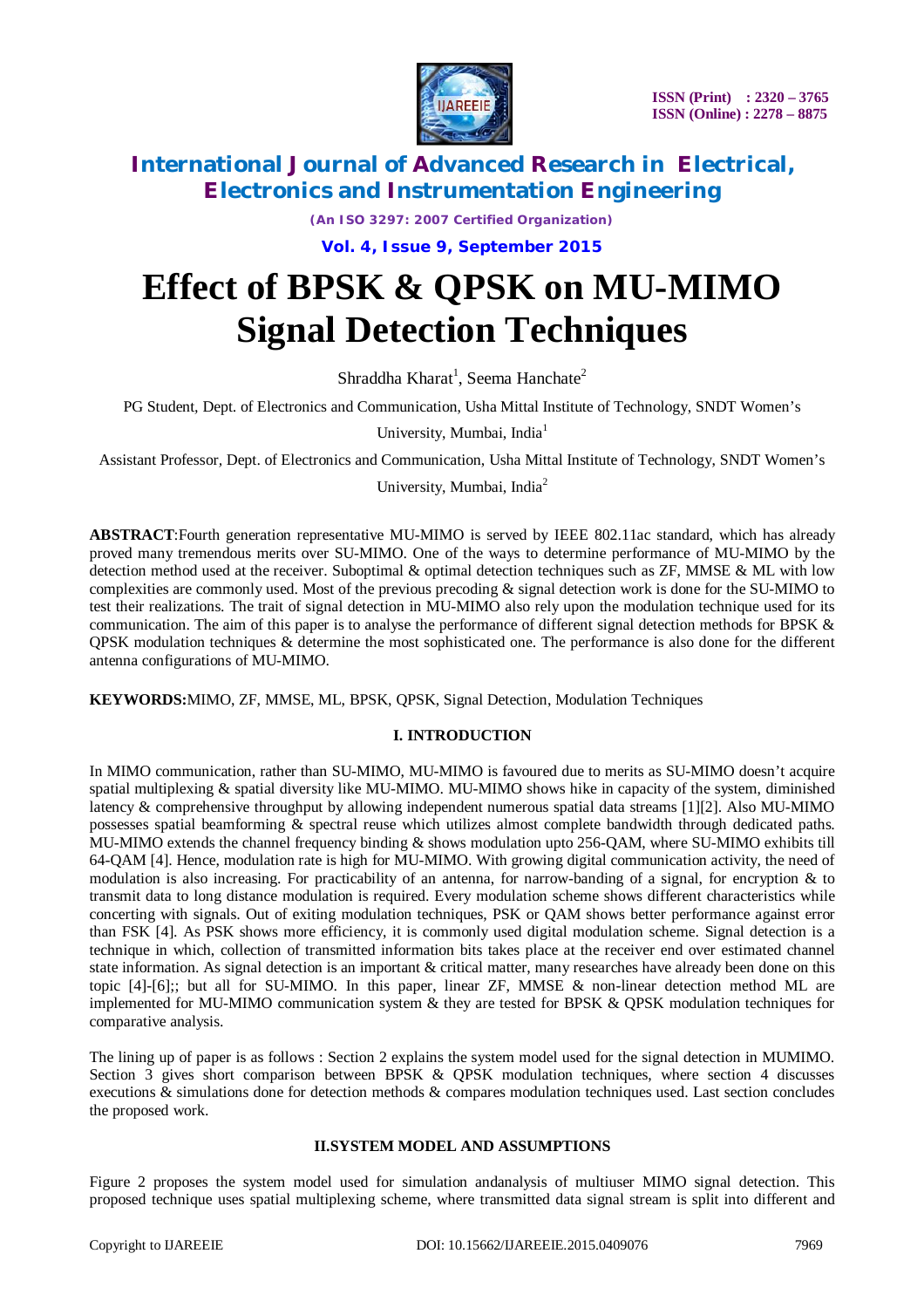

*(An ISO 3297: 2007 Certified Organization)*

### **Vol. 4, Issue 9, September 2015**

independent parted streams for every present transmit end. Due to spatial multiplexing, this model results into merits like spectral diversity, efficiency and spatial gain. Powerful encoding at the receiver terminal is one of the requirement of spatial multiplexing. For this technique, we are considering three separate kind of receivers that are ZF, MMSE and ML. Projected detection model is moderately matching to the Vertical-Bell Laboratories Layered Space Time (VBLAST) [9] technique. For explanatory benefits, the system model considers distinctive receiverswith numerousmultiuserMIMO antenna configurations. Transmitter-receiver antennapairs used for execution are 2x2, 4x4 and 8x8; so that it will be easy for comparative analysis on the basis of characteristics. Binary Phase Shift Keying (BPSK) and Quadrature Phase Shift Keying (QPSK) modulation methods are used for this model and constellation size is taken as of order 1 and 2 respectively. Flat Rayleigh fading is taken into account for employment on spatially multiplexed separate antenna links. For improved realization, we have anticipated that receivers has knowledge about channel state information and it is not giving feedback. Hence, itis an open loop system approach. Channel is assumed to be error-free and receive array gain is ignored in the system. The proposed system model is essentially split into two modules. First module is initiation part, where we generate and set up all vital system parameters and another module describes actual system operation. In generation and set up part, any number of transceiver antennas of fixed SNR span and constellation size for modulation is arranged. For BPSK modulation scheme constellation size is 2, where for QPSK, it is 4.



Figure 1. Signal detection model in MU-MIMO

A generated random data stream is given to a decoder. At same instant, all probable combinations of created data symbols are calculated for ML receiver. BER values are calculated and restored for used receivers, which are ZF, MMSE and ML receivers. Bit error rate is modified and for each independent spatial links, SNR is calculated from the Eb/No. After multiplexing all data bit vectors, noise addition is there into the faded data. Decoding process takes place at receiver terminal and demultiplexer unit consists of linear and non-linear receivers as plotted in system model. At this phase, channel matrix gets fade out to eliminate impact of previously decoded bit. At the end, the impact of decoded bits, subtracted from conceded data bits with new symbols. Alike to V-BLAST scheme, this will precedes to the next uttermost signal estimation, which also cancel out the BER over a given channel. Nothing like STBC model (Space-Time Block Coding), this scheme does not required explicit orthogonalization [5]. Executions are completed using this proposed scheme by usingboth BPSK and QPSK modulation techniques for ZF, MMSE and ML detection schemes and simulated for 2x2, 4x4 and 8x8 antenna configurations. Thorough analysis of this is discussed in section IV.

#### **III.BPSK & QPSK COMPARISON**

Though both BPSK & OPSK has phase as a carrier variable characteristic, but BPSK shows two level  $(0 \& 1)$ modulation, where QPSK shows four level (00, 01, 10, 11) modulation. Therefore, in BPSK a binary bit symbolize by single phase state & in QPSK same done by an aggregation of two binary bits[3]. BPSK modulation shows  $0^\circ$  or 180 $^\circ$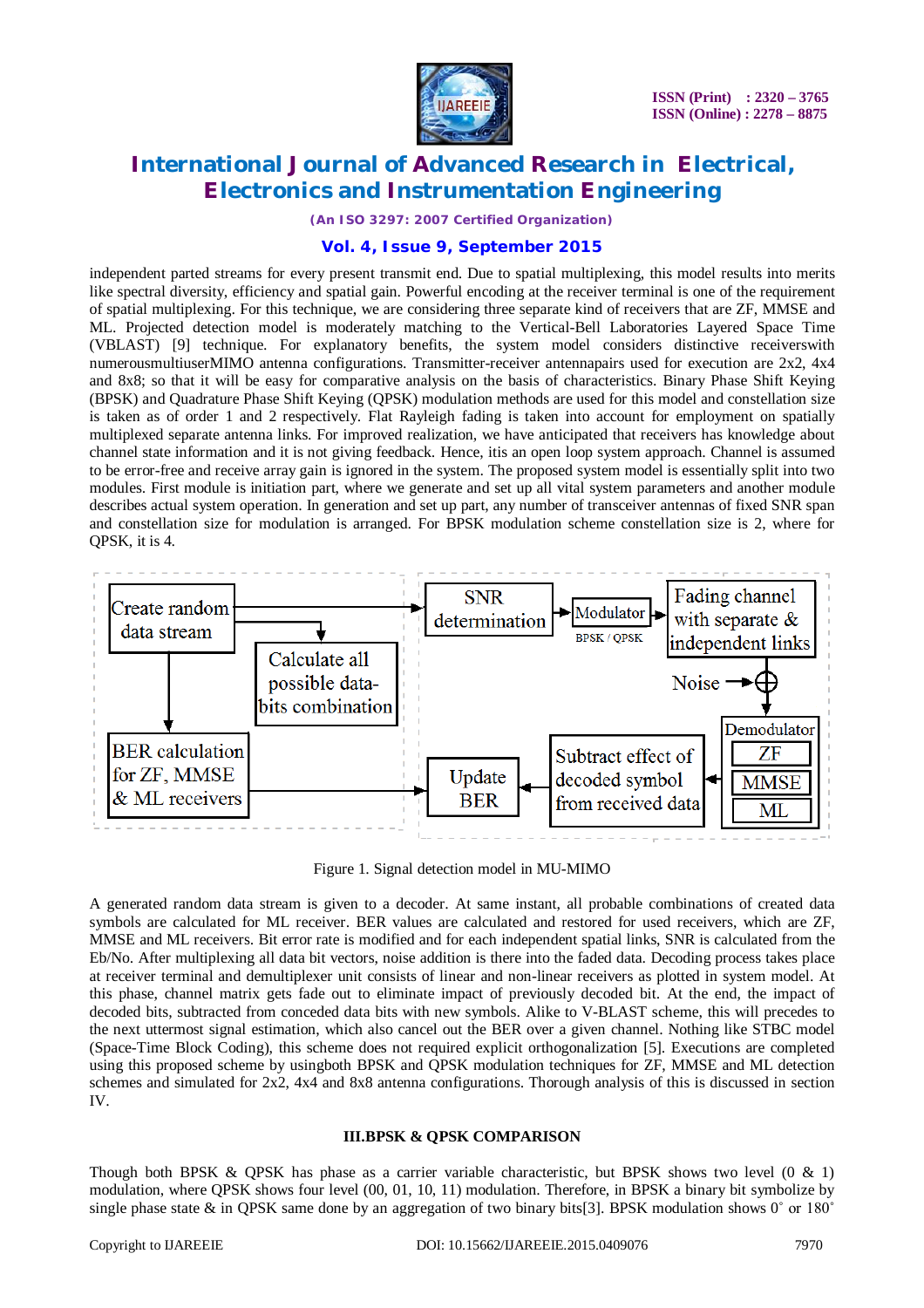

*(An ISO 3297: 2007 Certified Organization)*

#### **Vol. 4, Issue 9, September 2015**

phase shift, where QPSK modulation scheme rotates the output reference to 45˚ phase shift. In result, bit rate is double in QPSK than that of BPSK but generation & detection of QPSK is more complex as compared to BPSK [3]. Next section represents the comparative performance analysis of signal detection techniques for BPSK & QPSK.

#### **IV. PERFORMANCE ANALYSIS**

This section provides a concise interpretation of simulations done for the comparative analysis of signal detection techniques for BPSK & QPSK modulation schemes in MU-MIMO communication system. These executions are done in MATLAB environment. Simulations are accomplished for different antenna configurations such as 2X2, 4X4 & 8X8 considering each linear & non-linear signal detection technology. Here, we are considering ZF, MMSE & ML techniques for both modulation cases, that are BPSK & QPSK & finally the comparative graphs are plotted for 2X2 configuration of MU-MIMO. For implementation, Rayleigh flat fading MIMO channel is considered. The SNR range taken for span 0-10 dBs & characteristics are observed for BER.





Figure 2 deals with BPSK simulations, in which figure  $2(a)$ , (b) & (c) represents the performance analysis for ZF, MMSE & ML signal detection techniques respectively  $\&$  each technique is observed for 2X2, 4X4  $\&$  8X8 antenna configurations. Among ZF, MMSE & ML, ML shows best performance with lowest BER followed by MMSE & ZF. ZF is poor with performance, recording high bit error rate. Figure 2(d) is plotted for 2X2 configuration of MU-MIMO in BPSK case. All three receivers shows linear characteristics. ML is nearly ideal showing approximately zero BER after 2 dB Eb/No.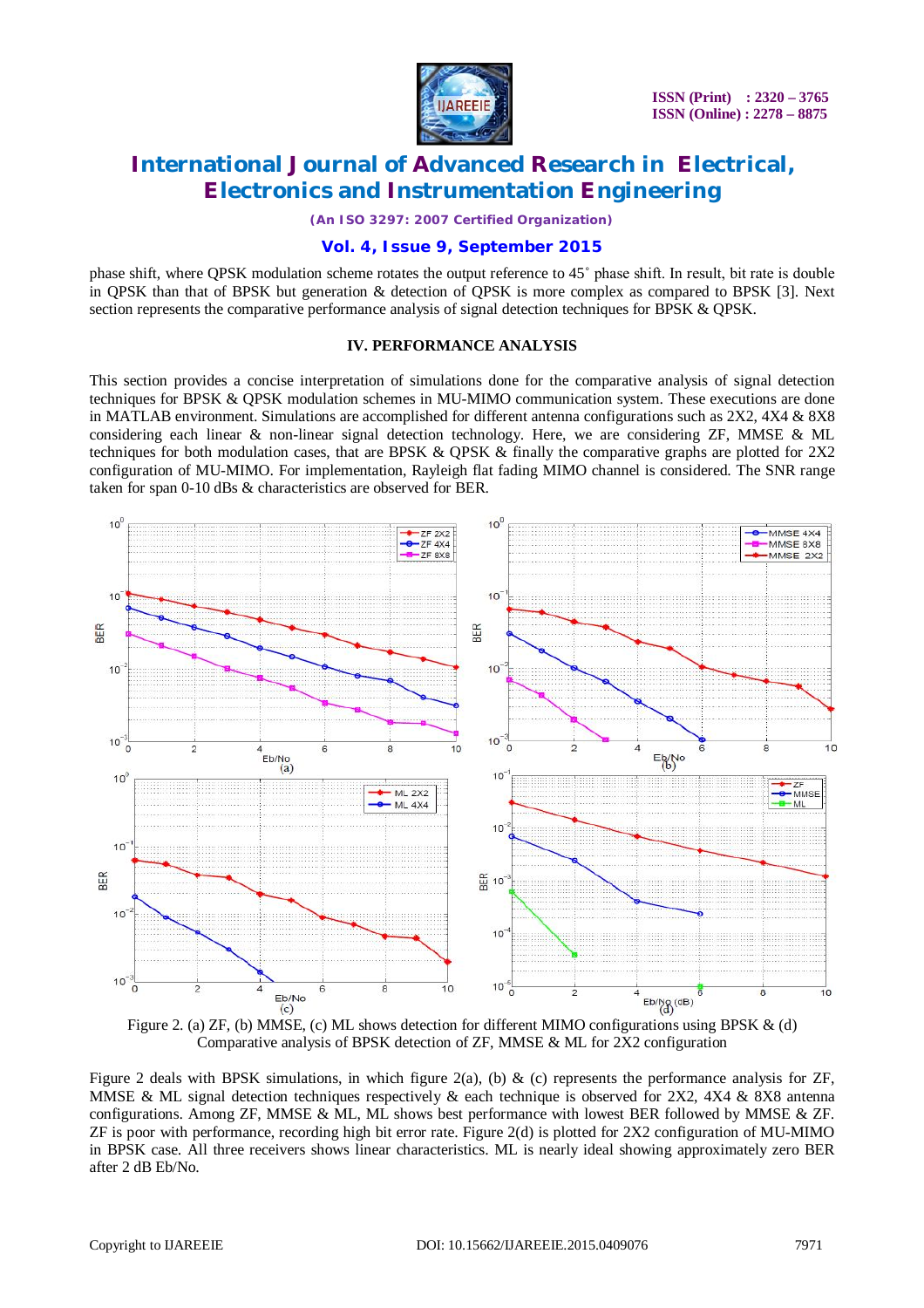

*(An ISO 3297: 2007 Certified Organization)*

### **Vol. 4, Issue 9, September 2015**

Similarly, graphs for QPSK are plotted in figure 3. At 0 dB SNR, for ML technique, BPSK scheme showing BER of 0.06227 & 0.9960 for QPSK. Hence, it is observed that, at 0 dB SNR, BER of 2X2 ML at BPSK scheme is 93.74%



Figure 3. (a) ZF, (b) MMSE, (c) ML shows detection for different MIMO configurations using QPSK & (d) Comparative analysis of QPSK detection of ZF, MMSE & ML for 2X2 configuration

| $SNR$ (dB) | ZF          |             | <b>MMSE</b> |             | <b>ML</b>   |             |
|------------|-------------|-------------|-------------|-------------|-------------|-------------|
|            | <b>BPSK</b> | <b>QPSK</b> | <b>BPSK</b> | <b>QPSK</b> | <b>BPSK</b> | <b>QPSK</b> |
| $\Omega$   | 0.1102      | 0.1203      | 0.06663     | 0.09960     | 0.06227     | 0.9960      |
|            | 0.09078     | 0.10041     | 0.06029     | 0.07898     | 0.05531     | 0.06527     |
| 2          | 0.07311     | 0.08172     | 0.04449     | 0.05924     | 0.03771     | 0.05924     |
| 3          | 0.06057     | 0.06535     | 0.03758     | 0.0492      | 0.03479     | 0.04562     |
| 4          | 0.04763     | 0.05247     | 0.02329     | 0.03515     | 0.01977     | 0.02465     |
| 5          | 0.03653     | 0.04148     | 0.01884     | 0.02790     | 0.01596     | 0.01979     |
| 6          | 0.02955     | 0.03237     | 0.01057     | 0.02159     | 0.00888     | 0.01462     |
|            | 0.02127     | 0.02556     | 0.00816     | 0.01484     | 0.00697     | 0.00963     |
| 8          | 0.01713     | 0.02041     | 0.00666     | 0.01213     | 0.00469     | 0.00825     |
| 9          | 0.01373     | 0.01544     | 0.00565     | 0.00895     | 0.00441     | 0.00401     |
| 10         | 0.01066     | 0.01183     | 0.00277     | 0.00667     | 0.00196     | 0.00240     |

#### Table I